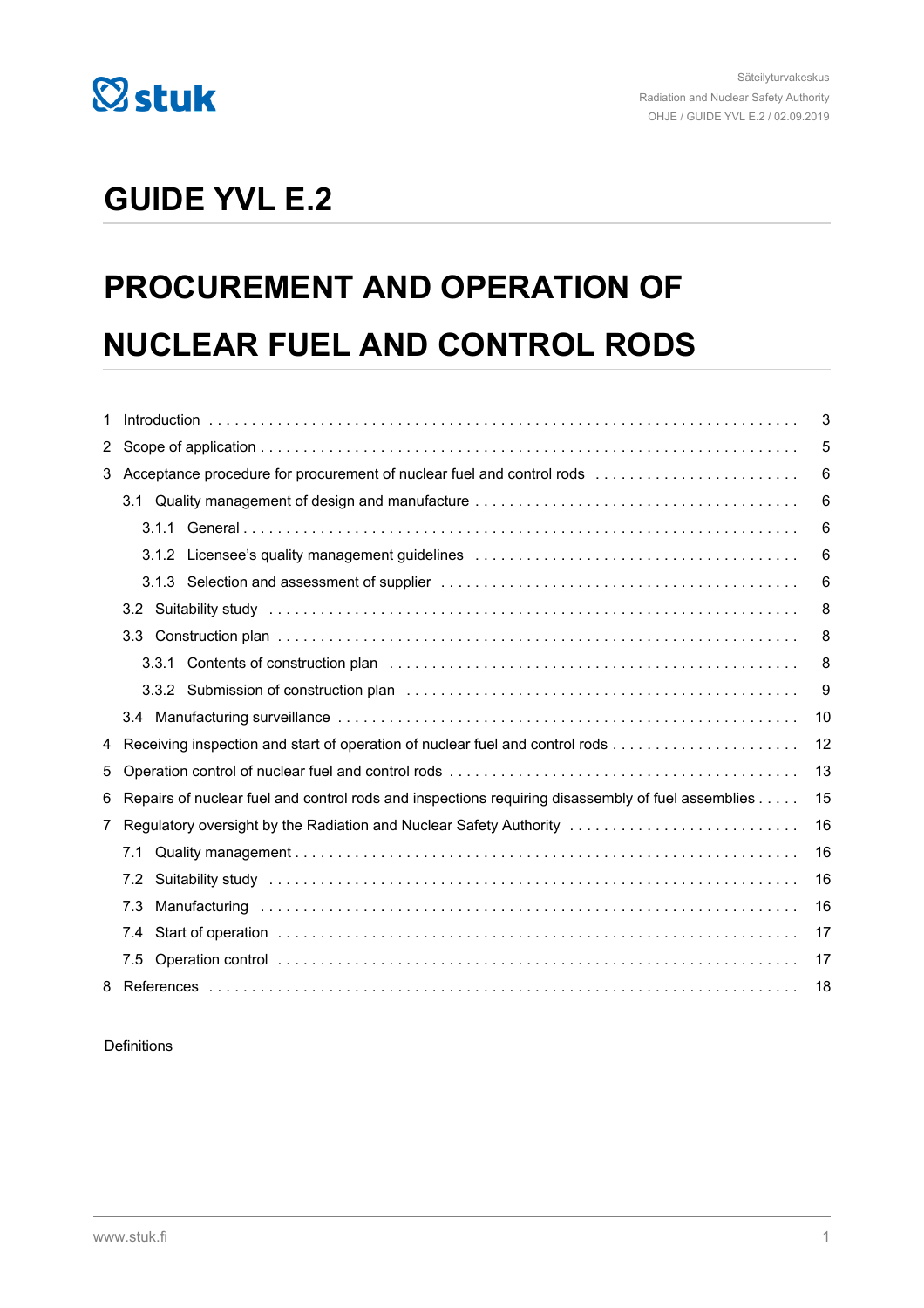

### **Authorisation**

According to Section 7 r of the Nuclear Energy Act (990/1987), *the Radiation and Nuclear Safety Authority (STUK) shall specify detailed safety requirements for the implementation of the safety level in accordance with the Nuclear Energy Act.*

### **Rules for application**

The publication of a YVL Guide shall not, as such, alter any previous decisions made by STUK. After having heard the parties concerned STUK will issue a separate decision as to how a new or revised YVL Guide is to be applied to operating nuclear facilities or those under construction, and to licensees' operational activities. The Guide shall apply as it stands to new nuclear facilities.

When considering how the new safety requirements presented in the YVL Guides shall be applied to the operating nuclear facilities, or to those under construction, STUK will take due account of the principles laid down in Section 7 a of the Nuclear Energy Act (990/1987): *The safety of nuclear energy use shall be maintained at as high a level as practically possible. For the further development of safety, measures shall be implemented that can be considered justified considering operating experience, safety research and advances in science and technology.*

According to Section 7 r(3) of the Nuclear Energy Act, *the safety requirements of the Radiation and Nuclear Safety Authority (STUK) are binding on the licensee, while preserving the licensee's right to propose an alternative procedure or solution to that provided for in the regulations. If the licensee can convincingly demonstrate that the proposed procedure or solution will implement safety standards in accordance with this Act, the Radiation and Nuclear Safety Authority (STUK) may approve a procedure or solution by which the safety level set forth is achieved.*

With regard to new nuclear facilities, this Guide shall apply as of 16 September 2019 until further notice. With regard to operating nuclear facilities and those under construction, this Guide shall be enforced through a separate decision to be taken by STUK. This Guide replaces Guide YVL E.2 (15.11.2013).

Translation. Original text in Finnish.

### **STUK • SÄTEILYTURVAKESKUS STRÅLSÄKERHETSCENTRALEN RADIATION AND NUCLEAR SAFETY AUTHORITY**

Osoite / Address • Laippatie 4, 00880 Helsinki Postiosoite / Postal address • PL / P.O.Box 14, FI-00811 Helsinki, FINLAND Puh. / Tel. (09) 759 881, +358 9 759 881 • Fax (09) 759 88 500, +358 9 759 88 500 • www.stuk.fi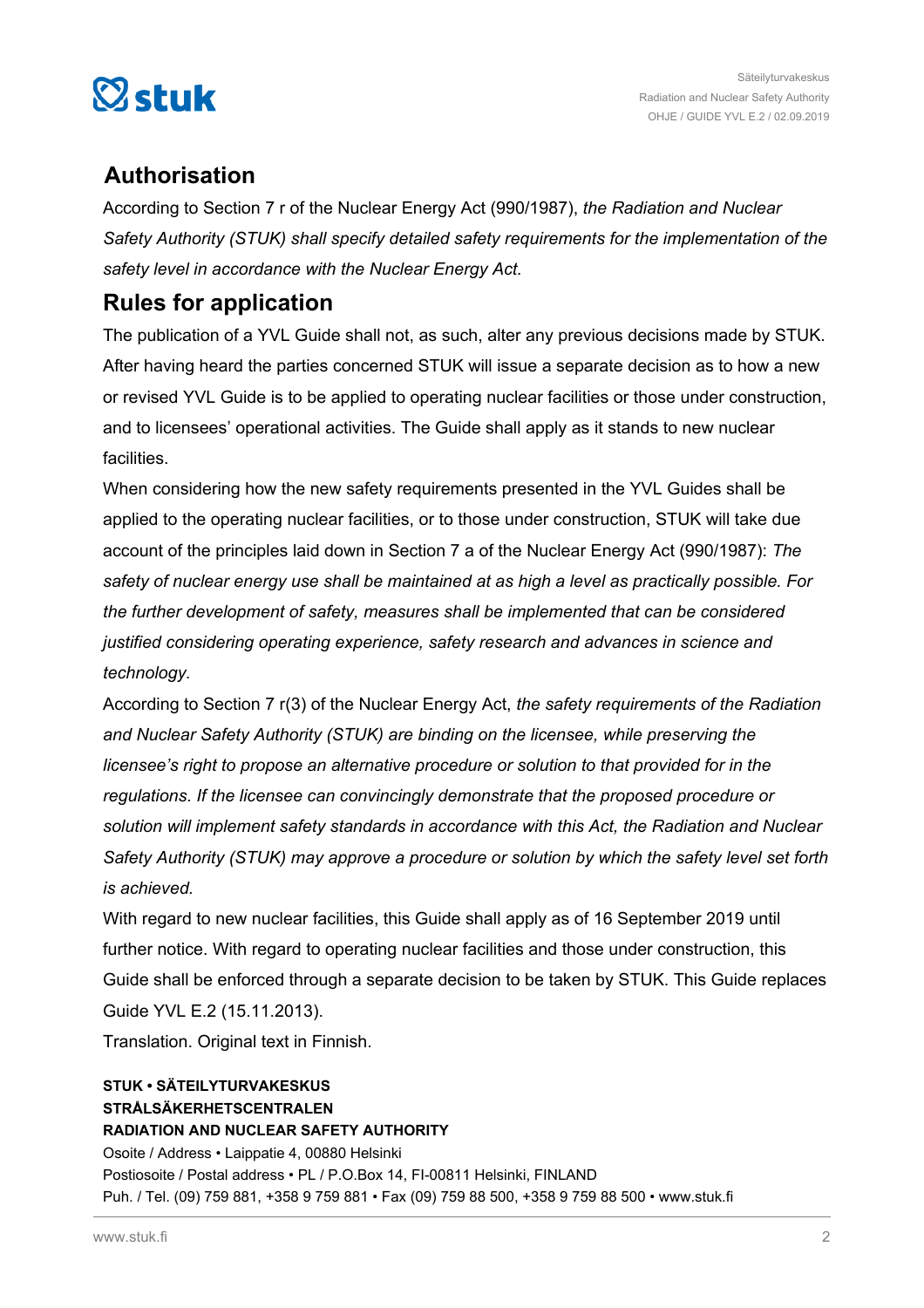<span id="page-2-0"></span>

### **1 Introduction**

101. According to Section 63(1)(3) of the Nuclear Energy Act (990/1987), *the Radiation and Nuclear Safety Authority is authorised to require that the nuclear fuel or the structures and components intended as parts of the nuclear facility be manufactured in a manner approved of by the Radiation and Nuclear Safety Authority (STUK). STUK is authorised to oblige the licensee or licence applicant to arrange for STUK opportunity sufficiently to control the manufacture of the fuel or such structures and components.* **[**2019-09-02 **]**

102. According to Section 63(1)(4) of the Nuclear Energy Act (990/1987), *the Radiation and Nuclear Safety Authority (STUK) is authorised to receive all necessary information and be provided with the plans and contracts and their grounds concerning the fabrication, quality control or handling of nuclear materials, nuclear waste, the nuclear facility and its structures and equipment, as well as any material, device and equipment referred to in paragraph 5 of Section 2(1).* **[**2019-09-02 **]**

103. According to Section 114 of the Nuclear Energy Decree (161/1988), *the Radiation and Nuclear Safety Authority (STUK) shall see to it that nuclear fuel is designed, fabricated, stored, handled and used pursuant to the relevant instructions and regulations. Nuclear fuel cannot be placed in the reactor until STUK has accepted the fuel for use.* **[**2013-11-15 **]**

104. According to Section 25(2) "Ensuring safety by management, organisation and personnel" of the Radiation and Nuclear Safety Authority Regulation on the Safety of a Nuclear Power Plant (STUK Y/1/2018), *organisations participating in the design, construction, operation and decommissioning of a nuclear facility shall employ a management system for ensuring safety and the management of quality. The objective of such a management system shall be to ensure that safety is prioritised without exception, and that quality management requirements correspond to the safety significance of the activity and function. The management system shall be systematically assessed and further developed.* **[**2019-09-02 **]**

105. The structure of the nuclear fuel pellets and the fuel rod cladding provide the first barrier to the release of radioactive substances generated by nuclear fission to the reactor primary coolant. Therefore, stringent requirements are imposed on the quality of manufacture and the final products. **[**2013-11-15 **]**

106. The present Guide specifies the requirements for the acceptance procedure for the procurement and operation of nuclear fuel and control rods. **[**2019-09-02 **]**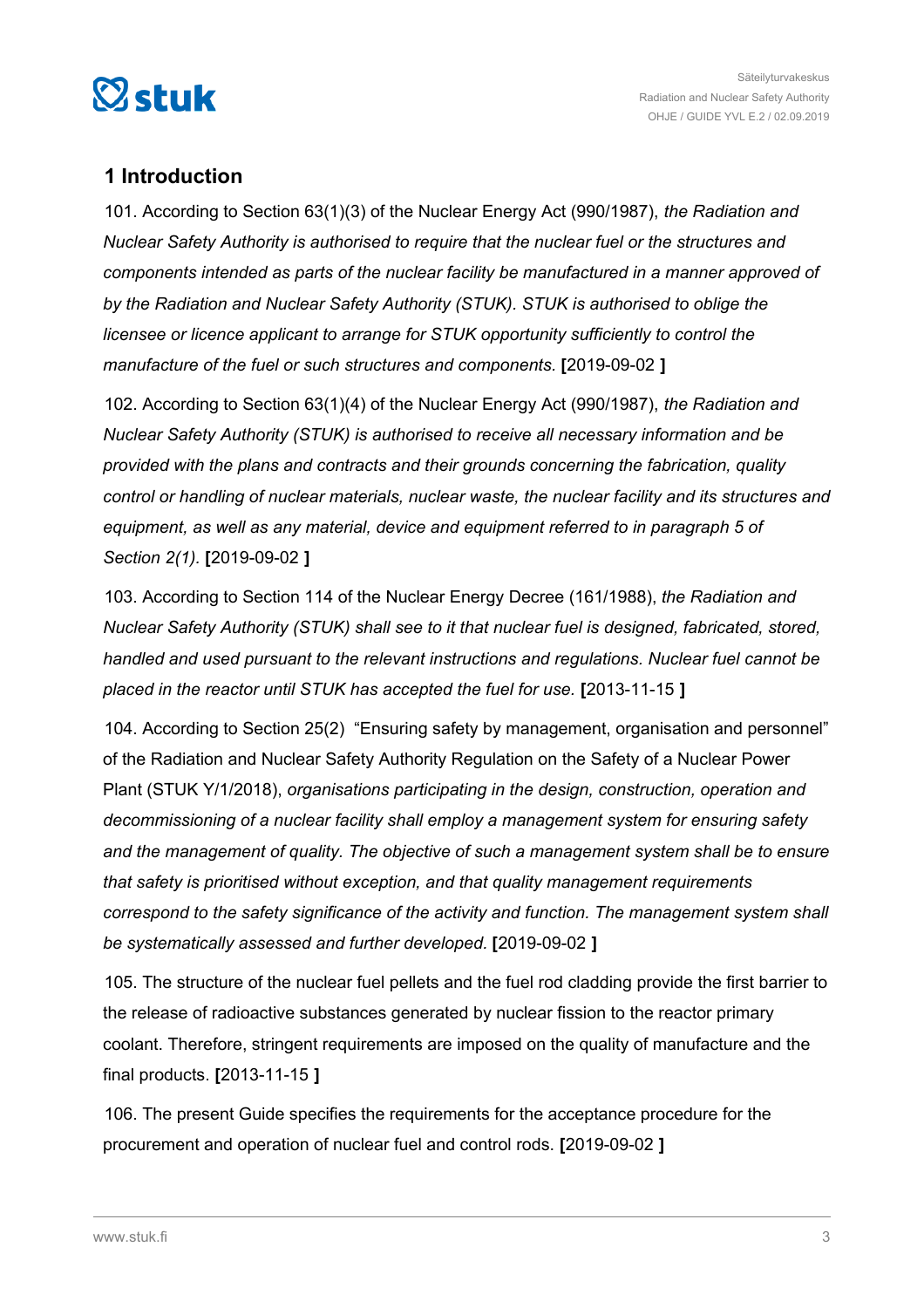

107. Requirements concerning nuclear safeguards are presented in Guide YVL D.1 "Regulatory control of nuclear safeguards". Requirements concerning the transport of nuclear materials and nuclear waste are presented in Guide YVL D.2 "Transport of nuclear materials and nuclear waste" and requirements concerning the handling and storage of nuclear fuel are presented in Guide YVL D.3 "Handling and storage of nuclear fuel". General requirements concerning the quality management of nuclear fuel are presented in Guide YVL A.3 "Leadership and management for safety" and requirements concerning the design of nuclear fuel are presented in Guide YVL B.4 "Nuclear fuel and reactor". **[**2019-09-02 **]**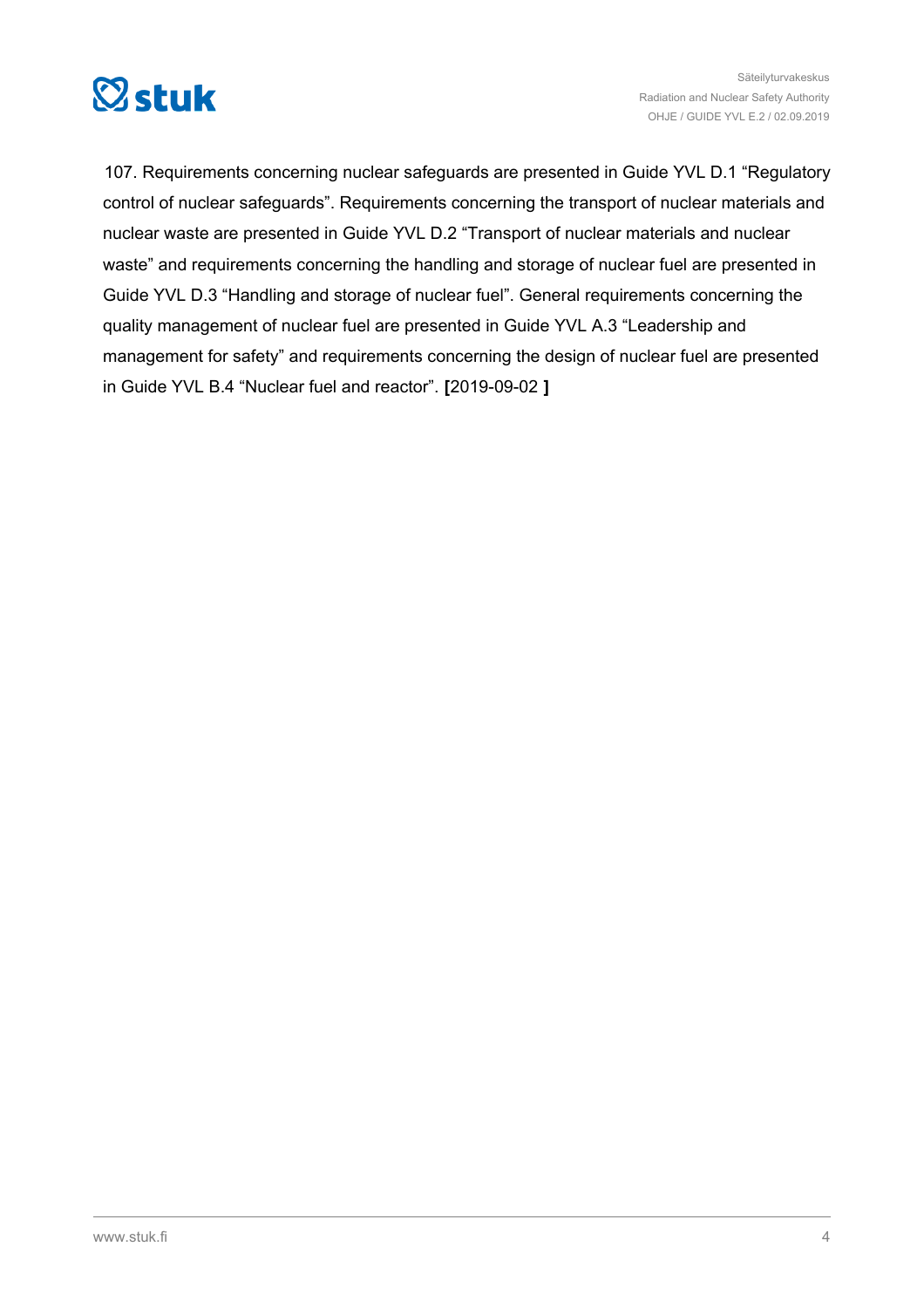<span id="page-4-0"></span>

### **2 Scope of application**

201. The present Guide specifies the requirements for the acceptance of the design, manufacture, receiving and operation of nuclear fuel and control rods used in the reactor, as well the requirements for the inspections and repairs to be carried out during and after operation. **[**2019-09-02 **]**

202. Additionally, the Guide presents a number of requirements to be complied with in the quality management of the procurement, design and manufacture of nuclear fuel and control rods used in the reactor. The present Guide, as applicable, shall also be complied with in the procurement of shield assemblies used in the reactor. **[**2019-09-02 **]**

203. The Guide shall be applied to a nuclear facility at every phase of its life cycle, starting from the design until the decommissioning of the facility starts. **[**2013-11-15 **]**

204. The requirements of the Guide apply to the licensee as well as, to the appropriate extent, to the license applicant, designer and manufacturer of nuclear fuel and other organisations whose activities affect the quality and operational safety of nuclear fuel and control rods.

**[**2019-09-02 **]**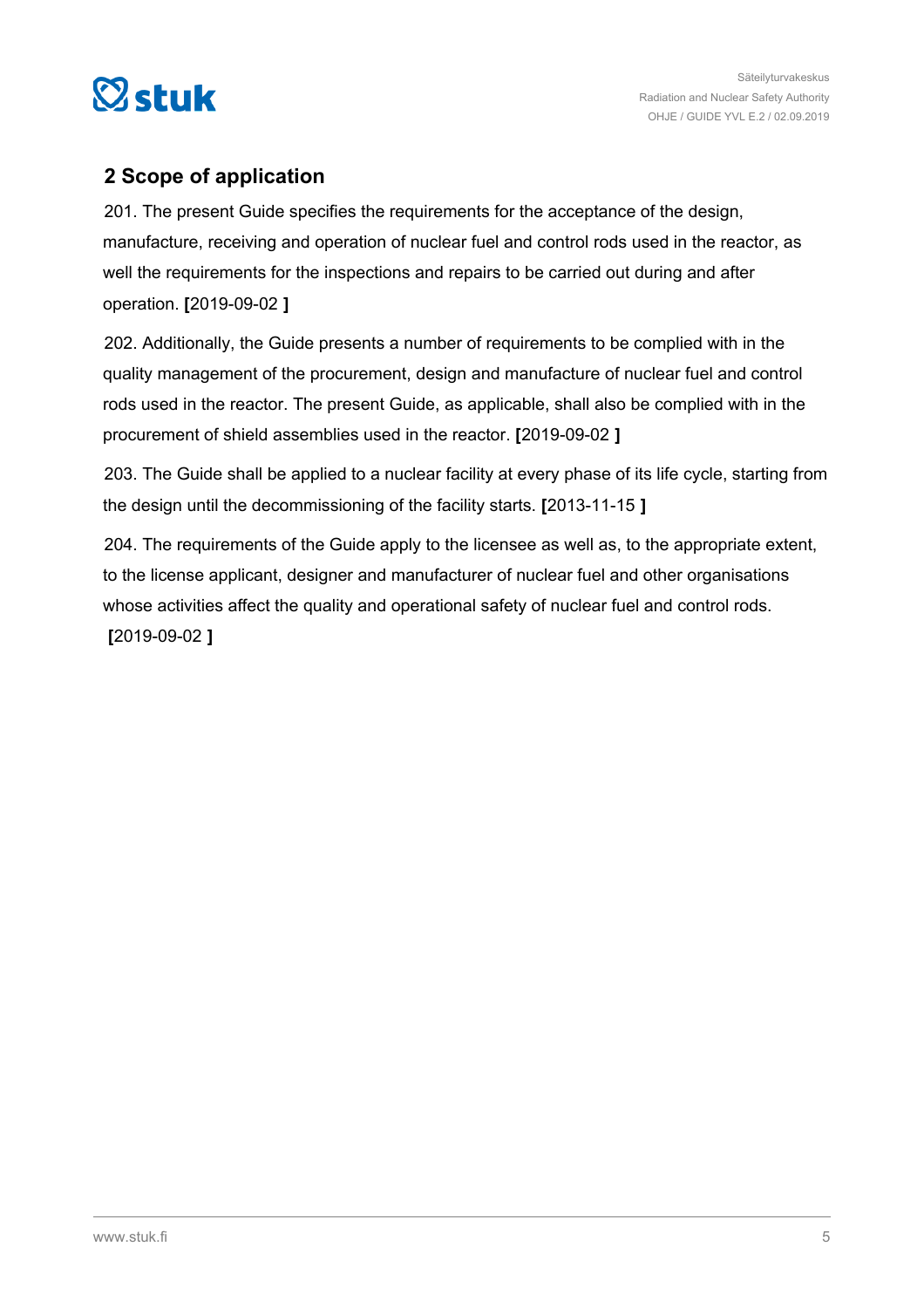<span id="page-5-0"></span>

### **3 Acceptance procedure for procurement of nuclear fuel and control rods**

#### **3.1 Quality management of design and manufacture**

#### **3.1.1 General**

301. The licensee shall assume overall responsibility for the compliance of the design and manufacture of nuclear fuel and control rods to the official requirements and high quality requirements. **[**2019-09-02 **]**

#### **3.1.2 Licensee's quality management guidelines**

302. The licensee is required to submit its effective quality management guidelines regarding the procurement of nuclear fuel and control rods to STUK for information before commencing the procurement of nuclear fuel. **[**2019-09-02 **]**

303. The licensee shall, in quality plans concerning the procurement of nuclear fuel and control rods, specify procedures to ensure the quality management processes and quality objectives of the design and manufacture of nuclear fuel and control rods. The procedure shall also describe how the experience gained from the design, manufacture and operation of nuclear fuel and control rods is applied in the assessment of the supplier's quality management. **[**2019-09-02 **]**

#### **3.1.3 Selection and assessment of supplier**

304. The licensee shall ensure that the nuclear fuel and control rod suppliers satisfy the requirements specified in Guide YVL A.3, where applicable. The requirements also apply to the design organisation and component and materials manufacturers. **[**2019-09-02 **]**

305. Before the binding procurement contract is signed, the licensee shall assess the acceptability of the nuclear fuel supplier's quality management system. **[**2019-09-02 **]**

306. The licensee shall submit to STUK for information a list of the suppliers, including their subcontractors, involved in the design and manufacture of any new type of nuclear fuel and control rods. The products for which the suppliers are responsible shall be specified in the list. **[**2019-09-02 **]**

307. The licensee shall submit to STUK for information a plan describing how the quality management systems of a new supplier and its subcontractors, or a supplier of a new fuel or control rod type and its subcontractors, are to be assessed. The scope of the assessment procedures shall be in line with the safety significance of the product, taking into account whether or not the manufacturer's product is specific to a nuclear fuel delivery batch. Previous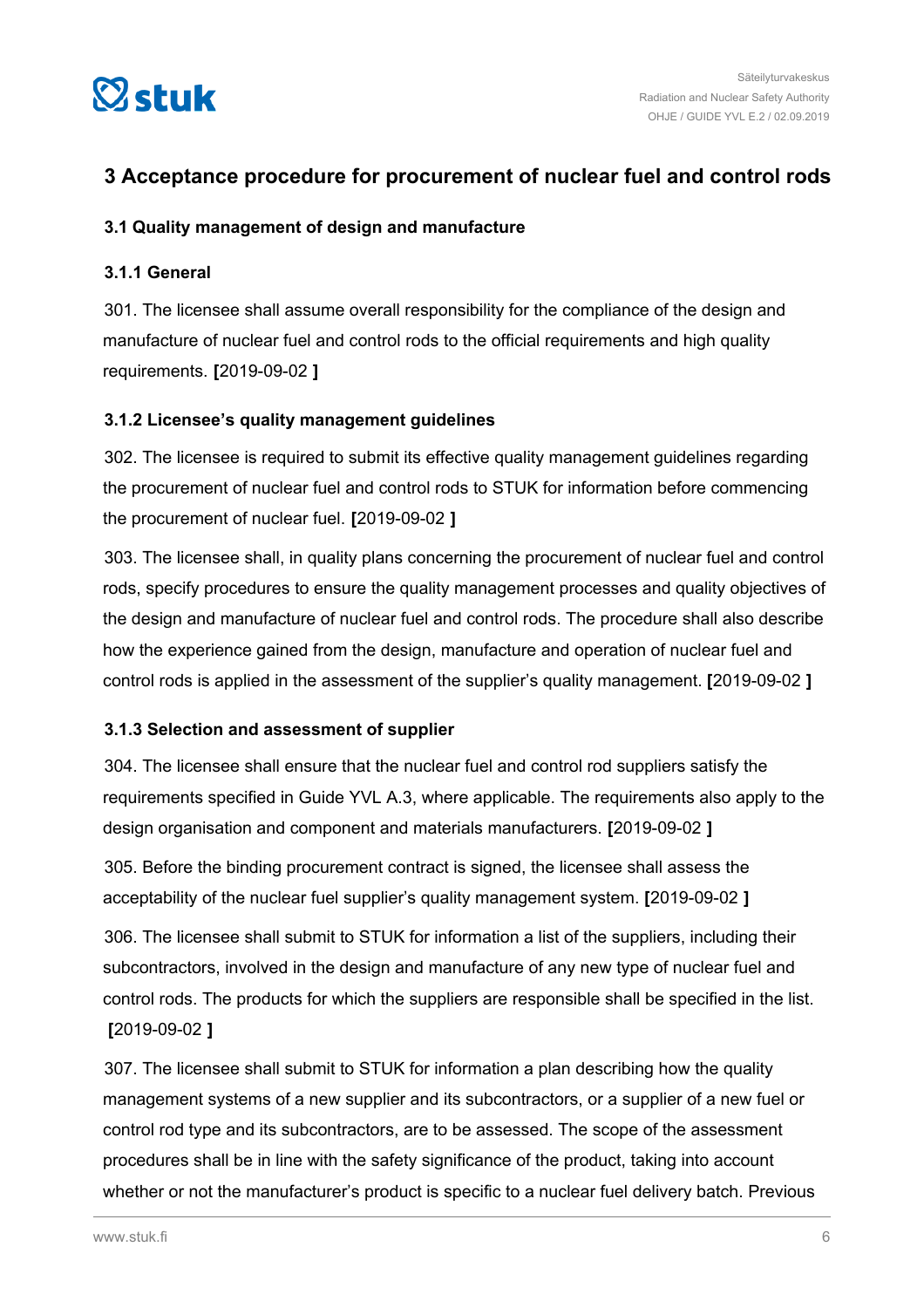

assessments made by the licensee or by the supplier can be used in preparing the plan. **[**2019-09-02 **]**

308. A list of the products specific to a nuclear fuel delivery batch and products not specific to such a batch, according to fuel type, shall be submitted to STUK for approval, at the latest when submitting the plan described in requirement 307. **[**2019-09-02 **]**

309. The licensee shall submit to STUK applications regarding the acceptability of the quality management of the design and manufacture of nuclear fuel and control rods, which include conclusions of the assessments carried out according to the plan in requirement 307. The application shall specify the criteria under which the quality management performance has been determined to be of an adequate level. **[**2019-09-02 **]**

309a. The application according to the requirement 309 regarding nuclear fuel shall be approved by STUK before the manufacture of components specific to a delivery batch is commenced. **[**2019-09-02 **]**

309b. The application according to the requirement 309 regarding control rods shall be approved by STUK before the manufacture of control rods is commenced. **[**2019-09-02 **]**

310. The licensee shall prepare and submit to STUK for information a long-term programmes that the licensee uses to regularly assess the performance of the quality management systems of the nuclear fuel and control rod suppliers and their subcontractors. In the assessments the general requirements concerning quality management, manufacturing and inspection methods, and the qualifications of the personnel, as specified in subsection 4.1 of Guide YVL E.3 "Pressure vessels and piping of a nuclear facility", shall be taken into account. Revised programmes, which summarise the realisation of the assessments, shall be submitted to STUK for information annually. **[**2019-09-02 **]**

311. The licensee shall inform STUK about the dates of the audits in advance (invitations and agendas). Records of the audits shall be submitted to STUK for information. **[**2013-11-15 **]**

312. The experiences gained from the manufacture and operation of the nuclear fuel and control rods shall be utilised when planning and carrying out the assessment of the supplier's quality management performance. **[**2019-09-02 **]**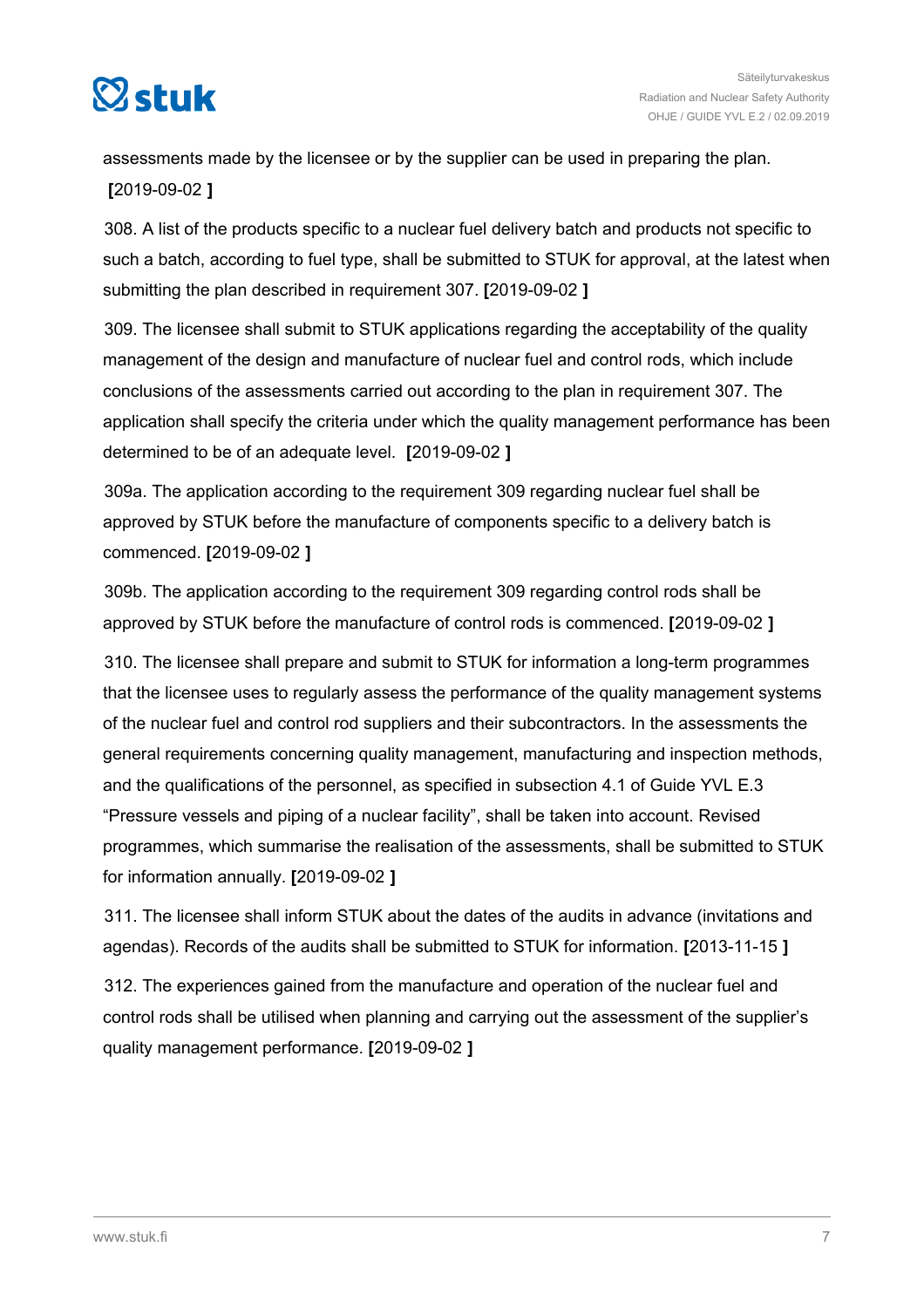<span id="page-7-0"></span>

### **3.2 Suitability study**

313. The acceptability of the nuclear fuel and control rod design shall be specifically demonstrated by a suitability study of each individual fuel and control rod type. **[**2019-09-02 **]**

314. Requirements for the design of nuclear fuel and control rods are presented in Guide YVL B.4. **[**2019-09-02 **]**

315. The licensee shall assess the comprehensiveness and acceptability of the suitability study. The licensee is required to submit the assessment to STUK for approval along with the suitability study. **[**2019-09-02 **]**

316. Moved to para 705a. **[**2019-09-02 **]**

### **3.3 Construction plan**

### **3.3.1 Contents of construction plan**

317. The construction plan is specific to each individual delivery batch and comprises the following documents:

- 1. parts lists
- 2. drawings
- 3. specifications
- 4. manufacturing and inspections plans

or the construction plan shall otherwise present equivalent requirements. **[**2013-11-15 **]**

318. The parts lists shall identify all the parts and components, as well as the applicable specifications and drawings, that may be used in the manufacturing of the delivery batch in question. **[**2013-11-15 **]**

319. The drawings or specifications shall specify requirements for the manufacture, inspections and product properties of nuclear fuel, control rods and their parts. **[**2019-09-02 **]**

320. The manufacturing and inspection plans shall present the manufacturing and inspection methods, most important manufacturing parameters, scopes of inspection, acceptance criteria and documentation of nuclear fuel and control rods. **[**2019-09-02 **]**

321. Design drawings and other documents applied in the manufacture of the nuclear fuel, the control rods and their components shall disclose the input data used in the computational analyses of the suitability study (such as the required dimensions and shapes, tolerances of the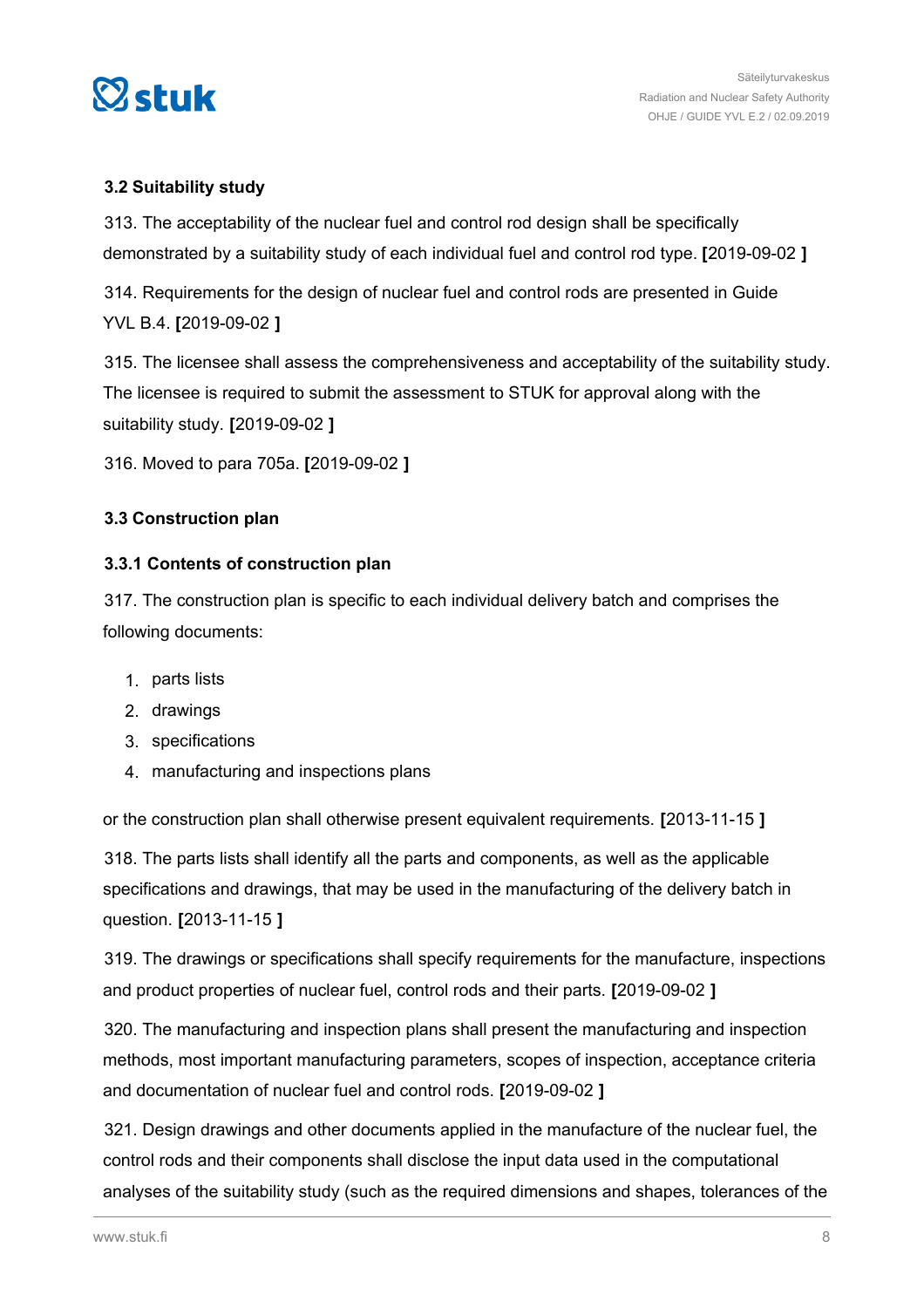<span id="page-8-0"></span>

dimensions, and the types, locations and dimensions of the joints). **[**2013-11-15 **]**

322. The construction plans for nuclear fuel and control rods, or the memorandum accompanying them, shall demonstrate that the characteristics and parameters of the nuclear fuel and control rods to be manufactured conform to the approved feasibility study. **[**2019-09-02 **]**

### **3.3.2 Submission of construction plan**

323. The licensee shall submit the construction plan for each individual delivery batch to STUK for approval. A summary of justifications specifying the licensee's grounds for the acceptance of the construction plan shall be submitted for information in conjunction with the construction plan. **[**2019-09-02 **]**

324. For recurring delivery batches of the same type of nuclear fuel or control rods, the licensee shall provide a description of any amendments and additions to a previously-approved construction plan and suitability study, and justify such amendments and additions. All amended documents shall be submitted to STUK for approval; for unchanged documents submitted earlier, however, a reference is sufficient. **[**2019-09-02 **]**

325. As a rule, both the application for the acceptability of the quality management of the design and manufacture, and the suitability study of the nuclear fuel and control rods shall have STUK's approval before STUK starts reviewing the construction plan of the nuclear fuel and control rods. Approval of the suitability study is a necessary prerequisite for the approval of the construction plan. **[**2019-09-02 **]**

326. However, STUK may, at its discretion, decide to review such parts of the construction plan that it deems to be unaffected by any pending parts of the suitability study, even before the approval of the suitability study. **[**2013-11-15 **]**

327. On submission of the construction plan for a new fuel type and control rods, the licensee shall make references to the decisions issued by STUK regarding the quality management of the design and manufacture and the suitability study of the nuclear fuel and control rods, or to the documents already submitted to STUK. **[**2019-09-02 **]**

328. The licensee shall inform STUK in time of any amendments to a construction plan already submitted to STUK for approval. Significant changes shall be approved by STUK before commencing the manufacture of products specific to a delivery batch. If the changes to the construction plan are minor, the changed documents shall have the licensee's approval before commencing the manufacture of the products specific to a delivery batch. In such cases, the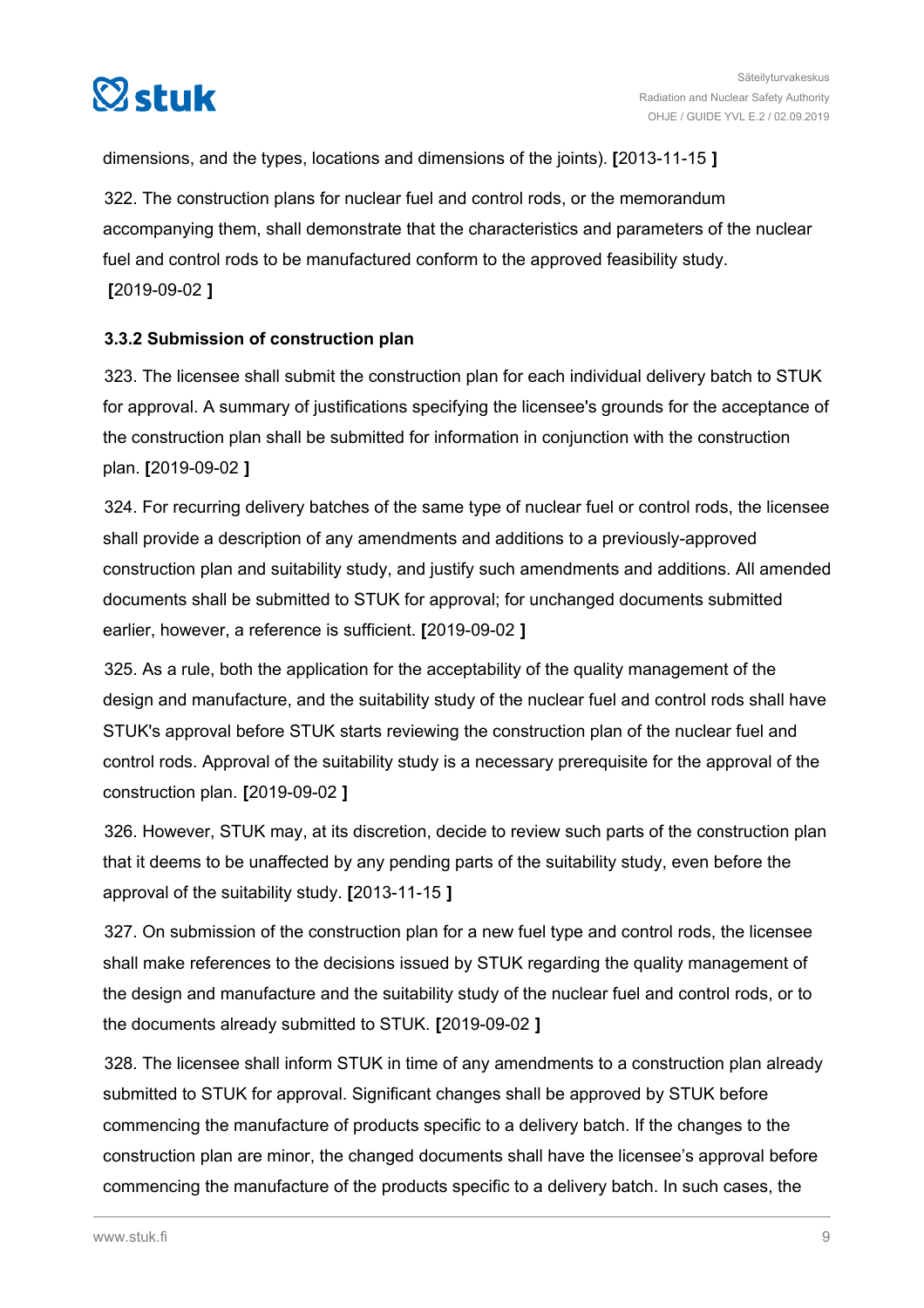<span id="page-9-0"></span>

documents shall be promptly submitted to STUK for information. **[**2019-09-02 **]**

329. Test fuel assemblies shall be included in the introduction of a new type of nuclear fuel, if necessary. As a rule, the acceptance procedure for test fuel assemblies is identical to that applied to actual delivery batches. A less rigorous acceptance procedure may be adopted for test fuel assemblies in response to a well-founded application by the licensee. **[**2013-11-15 **]**

### **3.4 Manufacturing surveillance**

330. The licensee shall submit to STUK for information a plan for the manufacturing surveillance of products specific and not specific to a nuclear fuel delivery batch and control rods, identifying the dates, surveillance objectives and the individuals performing such surveillance. In the surveillance, special attention shall be paid to the assessment of the processes employed in the manufacture of the products not specific to a delivery batch. **[**2019-09-02 **]**

331. The licensee shall arrange the opportunity for STUK to witness the manufacture of the nuclear fuel and control rods as provided in Section 63(1) of the Nuclear Energy Act. STUK shall be informed about the manufacturing surveillance visits in advance (invitations and agendas). **[**2019-09-02 **]**

332. The construction plan for products specific and not specific to a nuclear fuel delivery batch shall be approved by the licensee and STUK before commencing the manufacture of products specific to a delivery batch, with the exception of the procedure described in requirement 328. The manufacturer shall ensure and compile documents demonstrating that products not specific to a delivery batch have been manufactured in accordance with an approved construction plan. **[**2019-09-02 **]**

332a. The construction plan for control rods shall be approved by STUK before the construction inspection of the control rods takes place. The suitability study shall be approved by STUK before commencing the manufacture of the control rods. **[**2019-09-02 **]**

333. The licensee shall ascertain that the most important manufacturing and inspection methods sufficiently confirm the fulfilment of the requirements imposed on the products. STUK shall be informed about the most significant changes of the manufacturing and inspection methods. **[**2013-11-15 **]**

334. The licensee shall review the qualifications of the manufacture and inspection methods connected to the manufacture of the nuclear fuel and control rods. The review of the results and the grounds for approval shall be submitted to STUK for information, at the latest when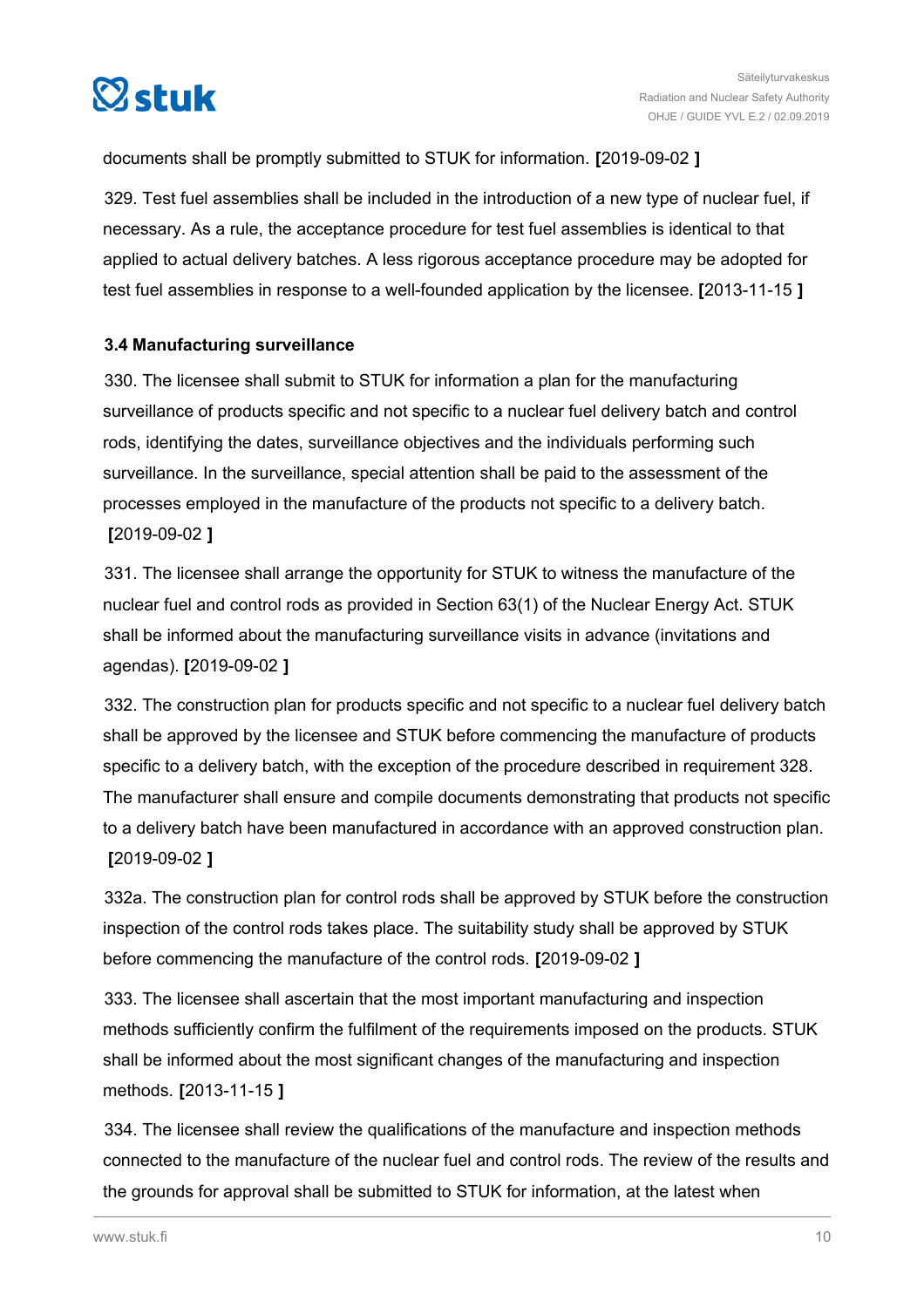

submitting the application for the operation permit of the fuel. **[**2019-09-02 **]**

335. The manufacturing surveillance exercised by licensee shall verify that the requirements and criteria specified in the construction plan for nuclear fuel are met. The results of the surveillance visits and reviews carried out in accordance with the surveillance plan shall be submitted to STUK for information, at the latest when submitting the application for the operation permit of the fuel. **[**2019-09-02 **]**

335a. The licensee shall verify through the manufacturing surveillance and construction inspection of the control rods that the requirements and criteria specified in the construction plan for the control rods are fulfilled. **[**2019-09-02 **]**

336. Certificate 3.1 in accordance with SFS-EN 10204, or an equivalent certificate, is sufficient for the approval of steels and nickel-based materials compliant with known standards. **[**2019-09-02 **]**

337. Reports on any major nonconformities and the licensee's description of the approval criteria of such nonconformities shall be promptly submitted to STUK for approval. **[**2019-09-02 **]**

338. Reports on minor nonconformities regarding nuclear fuel shall be submitted to STUK for information, at the latest when submitting the application for the operation permit of the nuclear fuel. **[**2019-09-02 **]**

339. Reports on minor nonconformities related to control rods shall be submitted to STUK, at the latest during the construction inspection of the control rods. **[**2019-09-02 **]**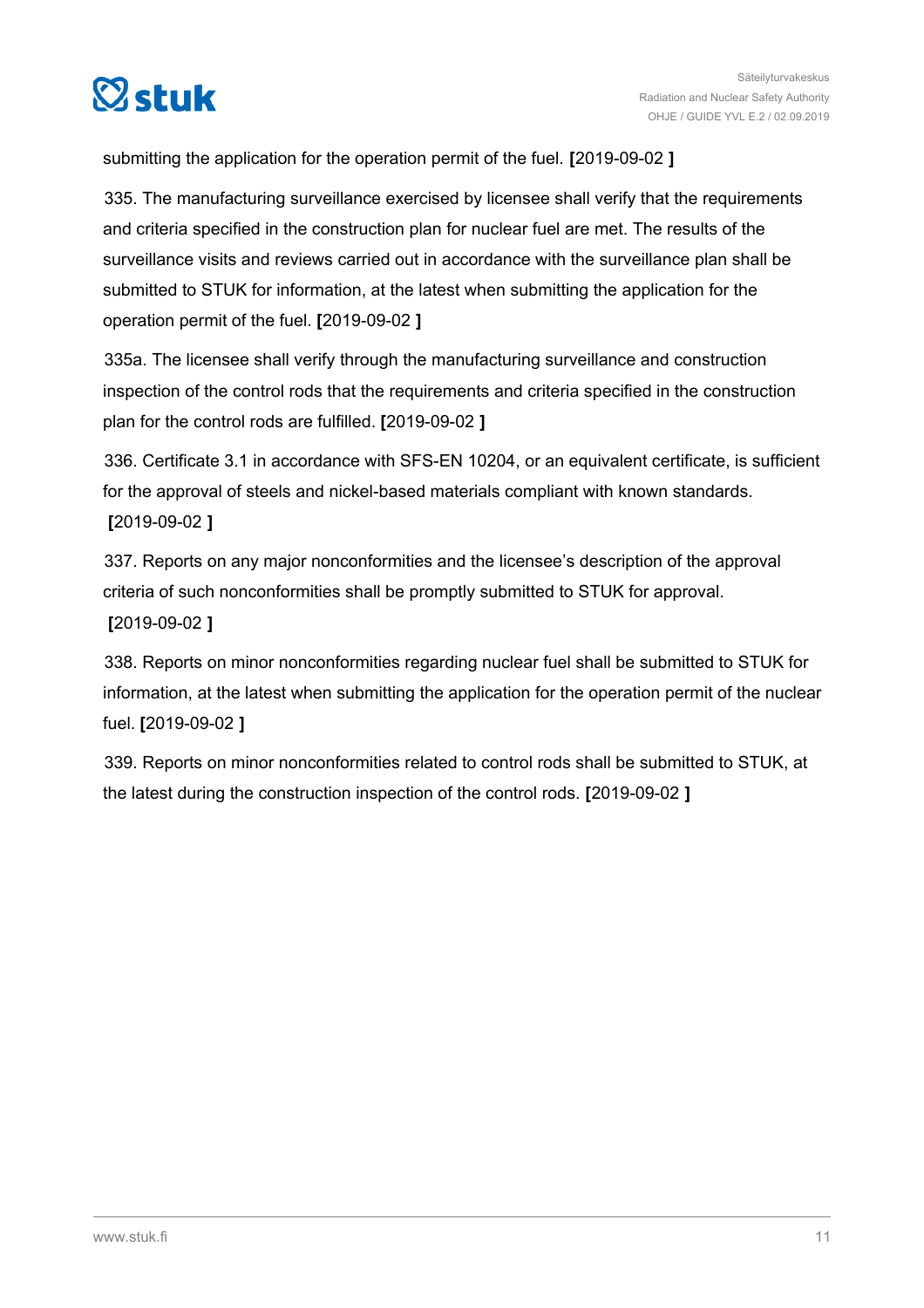<span id="page-11-0"></span>

### **4 Receiving inspection and start of operation of nuclear fuel and control rods**

401. The licensee shall perform the receiving inspections of nuclear fuel and control rods in accordance with the applicable inspection procedures. Summaries of the inspection results shall be submitted to STUK for information. **[**2019-09-02 **]**

402. The licensee shall submit to STUK for approval an application for the operation permit of the nuclear fuel and control rods. In the application, references shall be made to documents submitted to STUK by the licensee and to STUK's decisions related to the nuclear fuel and control rods at issue:

- 1. assessments of the quality management systems of the nuclear fuel and control rod suppliers and their subcontractors
- 2. suitability study
- 3. construction plan
- 4. manufacturing surveillance/ construction inspection
- 5. nonconformities
- 6. receiving inspections
- 7. manufacturing certificates for the fuel assemblies and control rods
- 8. list of identification for fuel assemblies, fuel channels and control rods.

### **[**2019-09-02 **]**

403. The application for the operation permit for the nuclear fuel and control rods shall be approved by STUK prior to transfer of the nuclear fuel and control rods into the reactor. **[**2019-09-02 **]**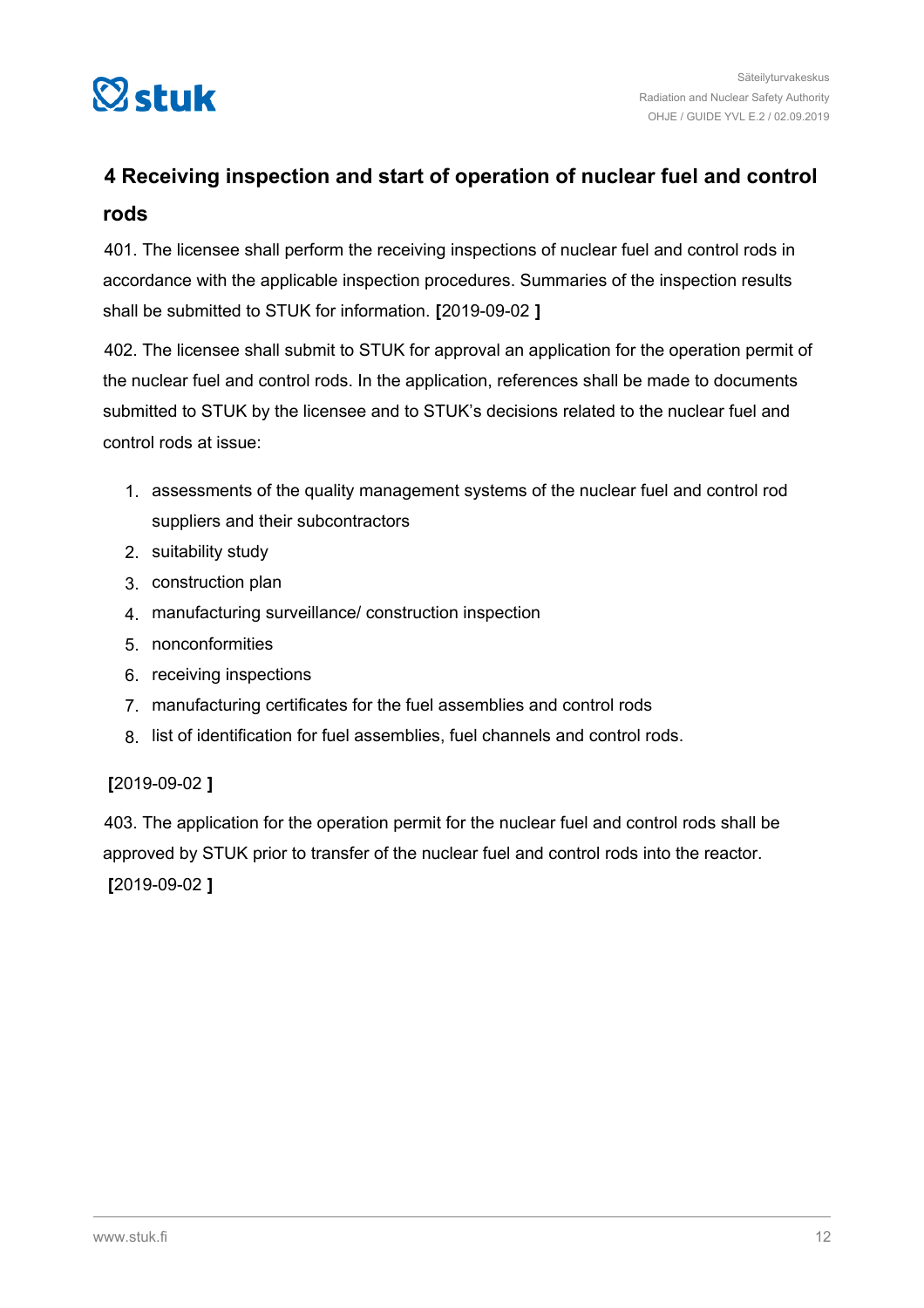<span id="page-12-0"></span>

### **5 Operation control of nuclear fuel and control rods**

501. The licensee shall prepare an operation control programme to ensure the safe use of nuclear fuel. In accordance with the programme, the operation conditions and performance of the nuclear fuel shall be monitored and controlled during operation, and, after the operation, by means of post-irradiation inspections and examinations. Such monitoring and control shall be extensive enough to enable the detection of any unexpected phenomena. The operation control programme shall be submitted to STUK for approval concurrent with the application for the plant's operating licence. **[**2013-11-15 **]**

502. The licensee shall represent in the operation control programme how the power of the reactor and nuclear fuel, power changes, power distribution, safety margins and burn-up as well as coolant activity, its chemical state and the amount of radioactive materials in it are to be monitored. **[**2019-09-02 **]**

503. The operation control programme shall provide a description of the methods to be used in the evaluation of nuclear fuel leakage and how such occurrences will be reported to STUK. **[**2013-11-15 **]**

504. The licensee shall – in accordance with the operation control programme – submit to STUK for information an annual inspection programme specific to each plant unit and type of nuclear fuel. The purpose of the inspection programme is to ensure that the nuclear fuel behaves according to its design basis requirements. **[**2013-11-15 **]**

505. The licensee shall submit to STUK for information an inspection and examination plan for test fuel assemblies. The plan shall be submitted, at the latest, in connection with the application for the operation permit of the test assemblies. **[**2019-09-02 **]**

506. The licensee shall make an effort to identify the causes of any nuclear fuel failure and unpredictable fuel behaviour. If any signs of fuel leakage are detected during an operating cycle, inspections shall be carried out during refuelling outages to ensure that no leaking fuel is left in the reactor. **[**2019-09-02 **]**

507. The licensee shall submit to STUK for approval, in connection with the nuclear facility's operating licence application, an operation control programme for the control rods, ensuring their reliable operation. The annual inspection plans for control rods in accordance with the operation control programme shall be submitted to STUK for information. **[**2019-09-02 **]**

508. STUK shall be informed about the dates of the inspections, specified in requirements 504, 507 and 511, before the inspections are commenced. The inspection plans shall be submitted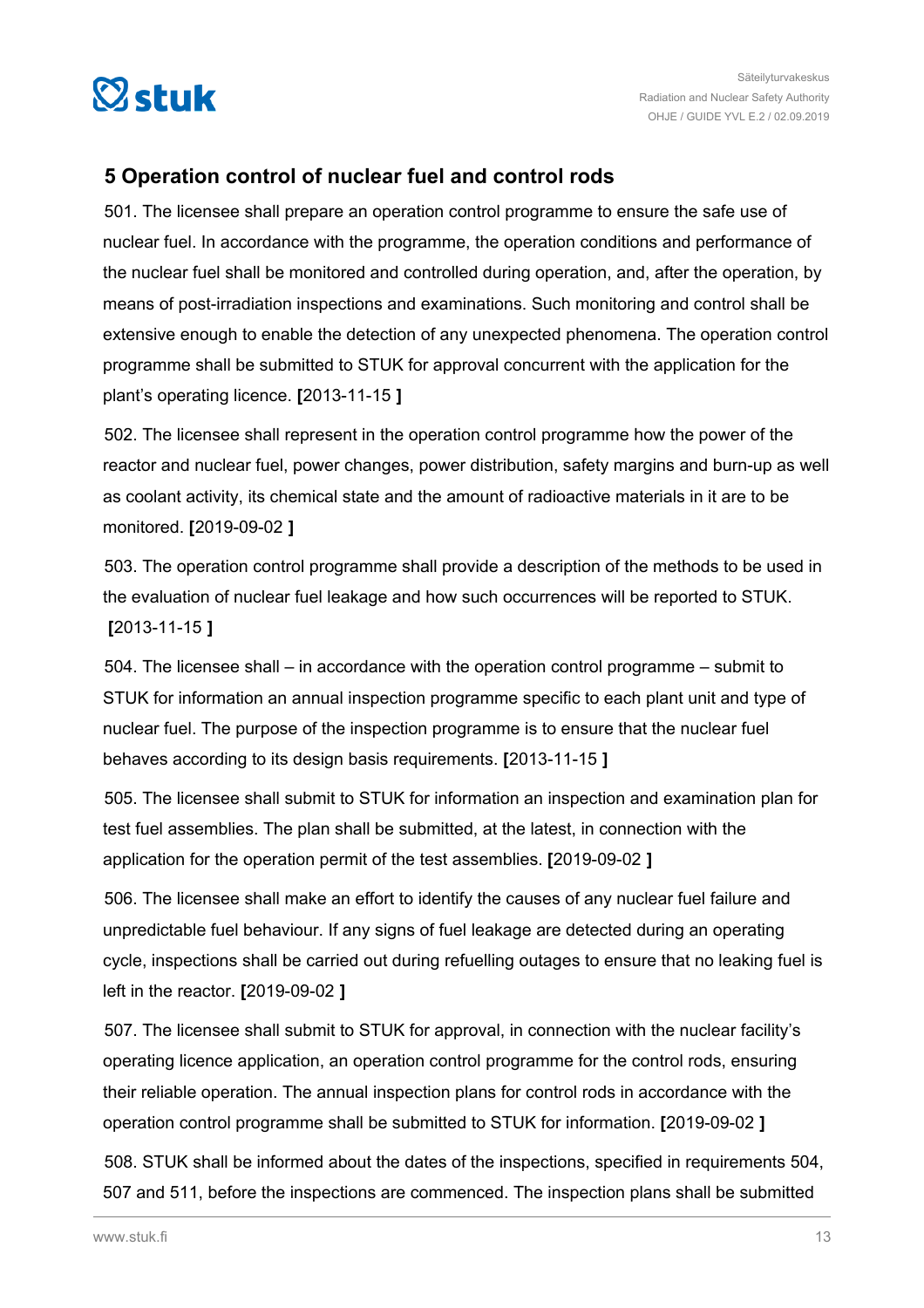

### to STUK for information. **[**2019-09-02 **]**

509. The licensee shall submit the results of the inspections required by the operation control and condition monitoring programme and other inspections of the nuclear fuel and control rods to STUK for information within six months of the completion of each inspection. Any observations of anomalies shall be reported to STUK without delay. **[**2019-09-02 **]**

509a. The licensee shall submit to STUK the preliminary results on the visual inspections of fuel assemblies and control rods carried out during the annual outages for the permission to close the reactor pressure vessel cover. **[**2019-09-02 **]**

510. The licensee shall confirm that the nuclear fuel and control rod suppliers submit to the licensee and STUK an annual up-to-date record of operating experience, including information on any observed failures and their causes. Additionally, the licensee shall regularly provide to STUK for information the results of experimental studies carried out for fuel . **[**2019-09-02 **]**

511. The holder of an operating licence for a spent nuclear fuel storage facility shall have a monitoring programme for tracking any changes in the properties and storage conditions of spent nuclear fuel. This programme shall define the scope and frequency of the periodic inspections of the nuclear fuel and storage conditions as well as the inspection methods and equipment to be used. The monitoring programme shall be submitted to STUK for approval in connection with the facility's operating licence application. The other requirements for the longterm interim storage of spent nuclear fuel are specified in Guide YVL D.3. **[**2019-09-02 **]**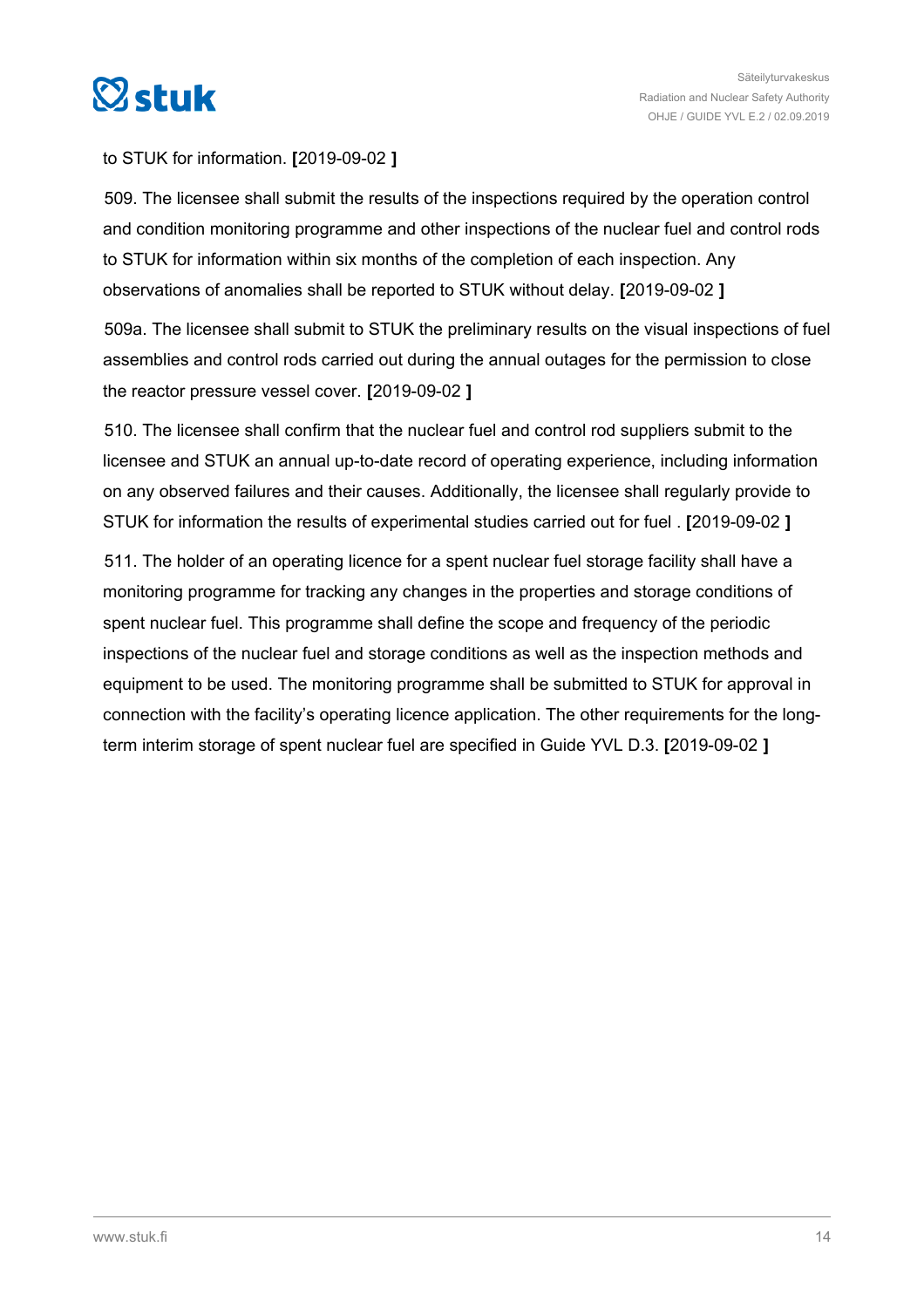<span id="page-14-0"></span>

### **6 Repairs of nuclear fuel and control rods and inspections requiring disassembly of fuel assemblies**

601. Plans concerning repairs of nuclear fuel and control rods as well as plans concerning inspections requiring disassembly deviating from the design documentation shall be submitted to STUK for approval before the commencement of the work. In this context, the design documentation refers to the written documentation consisting of the suitability study and construction plan. **[**2019-09-02 **]**

602. Schedules concerning repairs nuclear fuel and control rods and inspections requiring disassembly in deviation of the suitability study or construction plan shall be submitted to STUK for information well before the commencement of the work. **[**2019-09-02 **]**

603. Substitute parts used for repairs are subject to the same requirements as the original parts. **[**2019-09-02 **]**

604. Written instructions shall be drawn up for all repairs, inspections, work supervision and reporting of the nuclear fuel and control rods. **[**2013-11-15 **]**

605. The licensee shall ensure that any work on nuclear fuel and control rods are conducted according to the plans and in conformance to a high level of quality. The results of the inspections shall be submitted to STUK for information. **[**2019-09-02 **]**

606. The licensee shall request that STUK open a protocol for repairs of nuclear fuel and control rods. Repaired and inspected fuel assemblies and control rods shall be approved by STUK for start of operation as referred to in requirement 402 as well as protocol approval for reactor operation by STUK concerning the repairs and inspections. **[**2019-09-02 **]**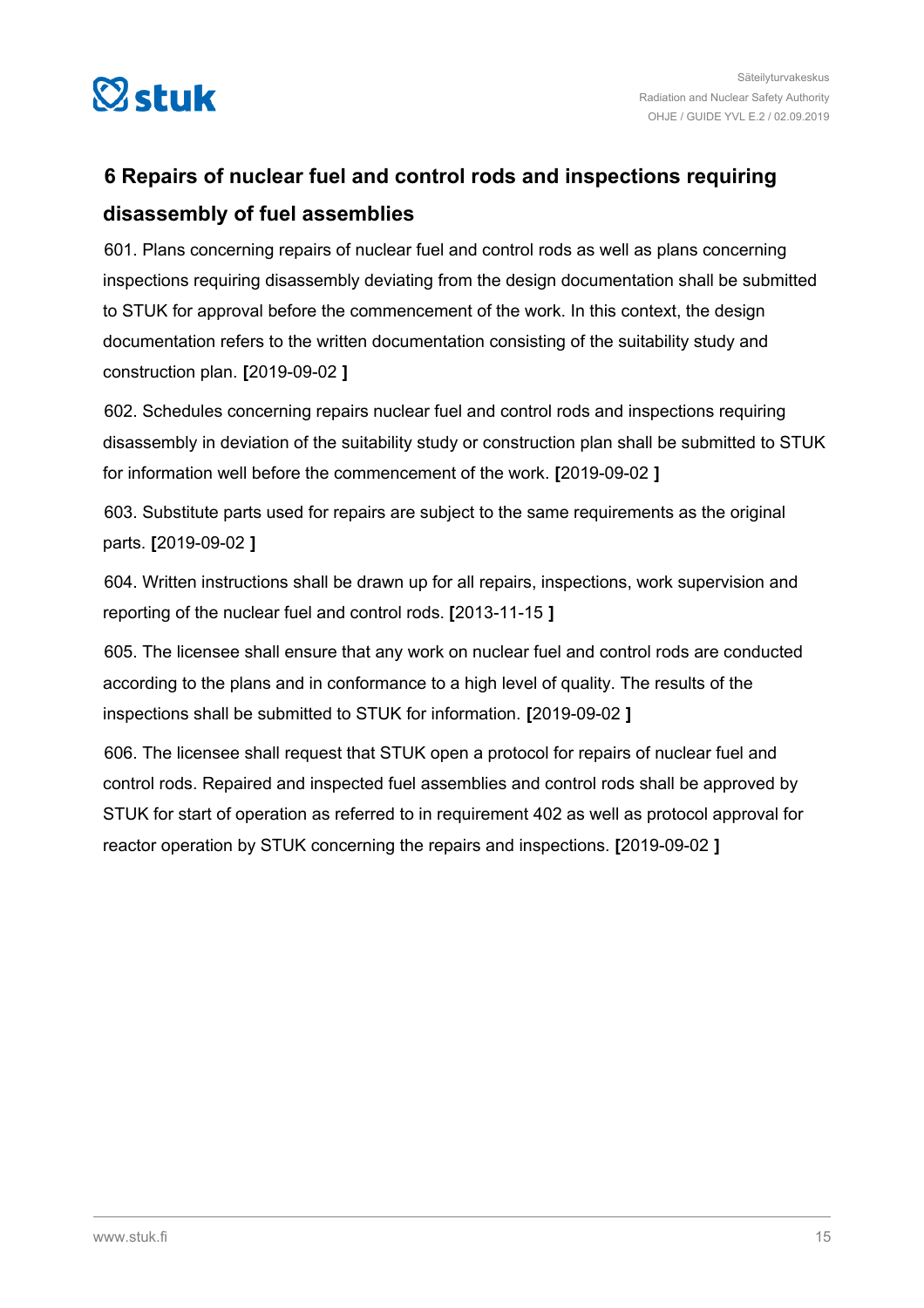<span id="page-15-0"></span>

### **7 Regulatory oversight by the Radiation and Nuclear Safety Authority**

### **7.1 Quality management**

701. STUK will review the applications regarding the acceptability of the quality management of nuclear fuel and control rod design and manufacture and, at the same time, assess the suitability of the proposed suppliers and subcontractors. **[**2019-09-02 **]**

702. STUK will review the licensee's guidelines for quality management in the procurement of nuclear fuel and control rods. **[**2019-09-02 **]**

703. STUK will participate in the licensee's assessments of nuclear fuel and control rod manufacturers and their subcontractors at its discretion. **[**2019-09-02 **]**

704. STUK will assess the licensee's activities related to the procurement of nuclear fuel and control rods and the performance of the related quality management system through the Periodic Inspection Programme (KTO). **[**2019-09-02 **]**

### **7.2 Suitability study**

705. STUK will review the suitability studies of the nuclear fuel and control rods in accordance with Guide YVL B.4. **[**2019-09-02 **]**

705a. STUK may review applications described in requirement 309 submitted by the licensee for approval concurrently with the suitability study. **[**2019-09-02 **]**

### **7.3 Manufacturing**

706. STUK will review the construction plans for the nuclear fuel and control rods and oversee the manufacturing surveillance exercised by the licensee, along with participating in the manufacturing surveillance visits at its discretion. **[**2019-09-02 **]**

706a. STUK will perform a construction inspection of the control rods and prepare a protocol on the inspection. **[**2019-09-02 **]**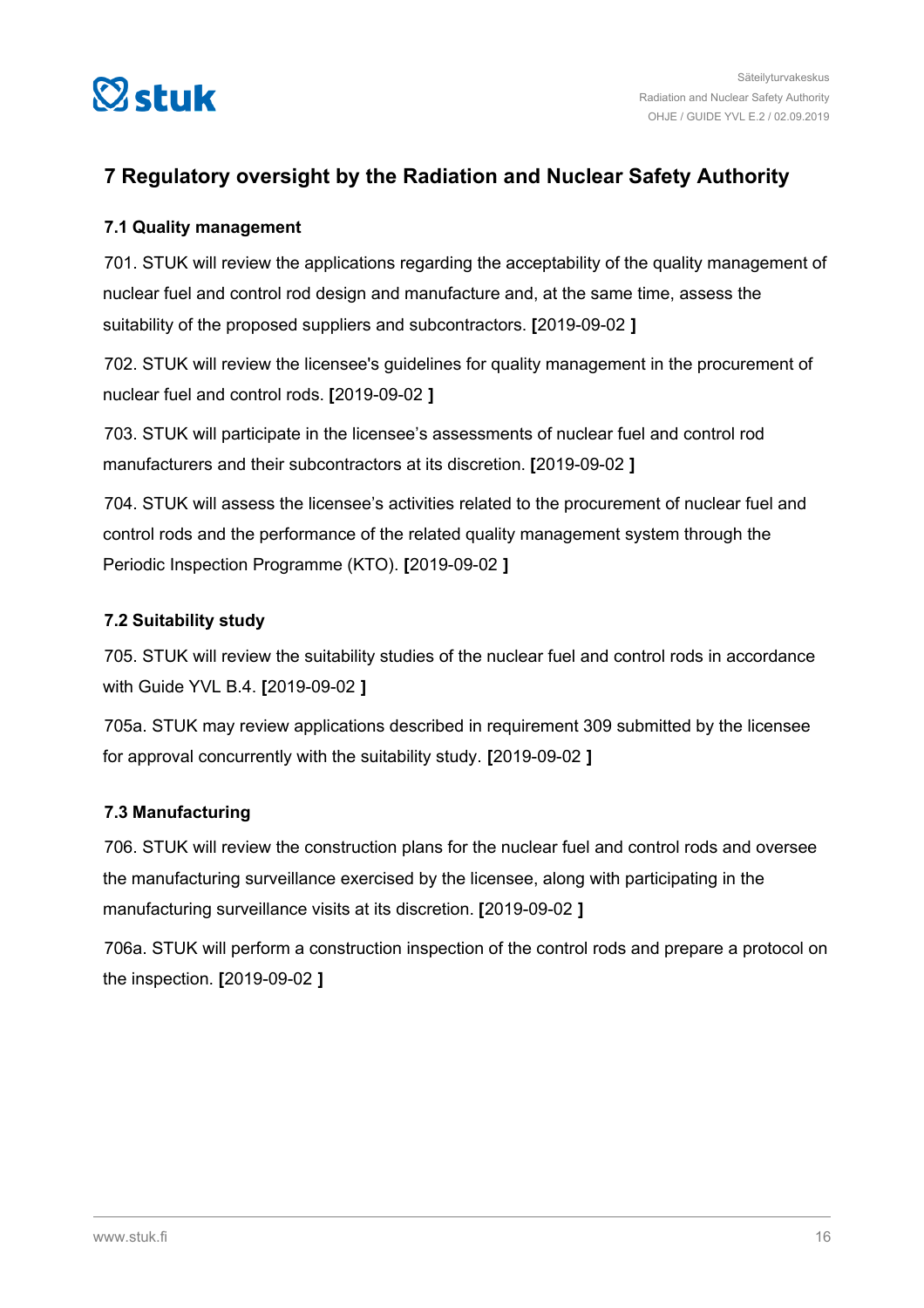<span id="page-16-0"></span>

### **7.4 Start of operation**

707. STUK will review applications for the operation permit of the nuclear fuel and control rods, such permissions being a necessary prerequisite for transferring the nuclear fuel and control rods into the reactor. **[**2019-09-02 **]**

### **7.5 Operation control**

708. STUK will review the operation control and condition monitoring programmes for the nuclear fuel and control rods. **[**2019-09-02 **]**

709. STUK will monitor the attainment of the operational parameters approved for the nuclear fuel in the suitability study in connection with STUK's Periodic Inspection Programme (KTO). **[**2019-09-02 **]**

710. STUK will review plans for the repairs of nuclear fuel and the control rods, as well as for inspections requiring disassembly, and oversee their execution at its discretion. A protocol shall be drawn up of the inspections. **[**2013-11-15 **]**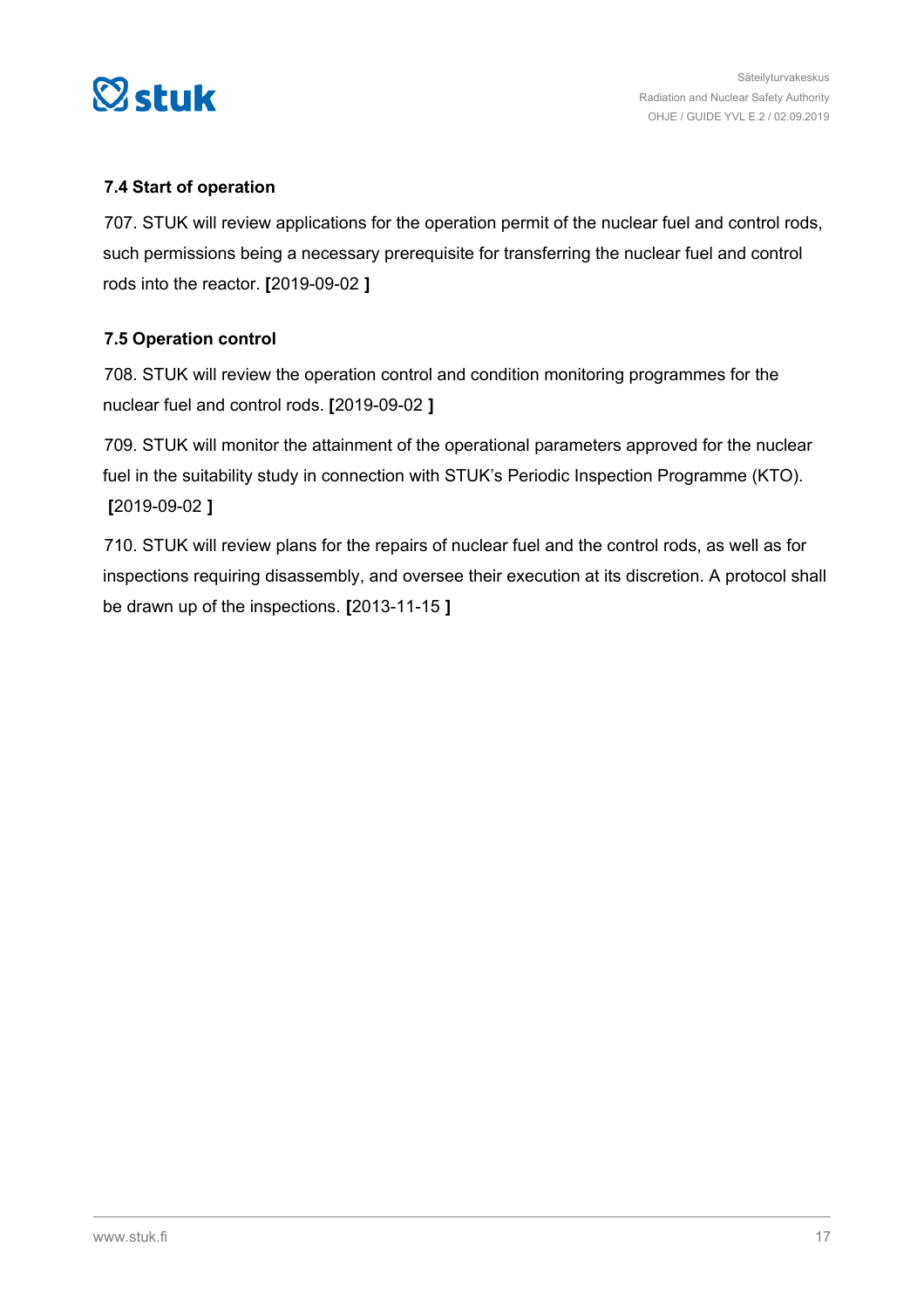<span id="page-17-0"></span>

### **8 References**

- 1. Nuclear Energy Act (990/1987). **[**2013-11-15 **]**
- 2. Nuclear Energy Decree (161/1988). **[**2013-11-15 **]**
- 3. Radiation and Nuclear Safety Authority Regulation on the Safety of a Nuclear Power Plant (STUK Y/1/2018). **[**2019-09-02 **]**
- 4. SFS-EN ISO 9000:2015. Quality management systems. Fundamentals and vocabulary. **[**2019-09-02 **]**
- 5. SFS-EN 10204:2004. Metallic products. Types of inspection documents. **[**2013-11-15 **]**